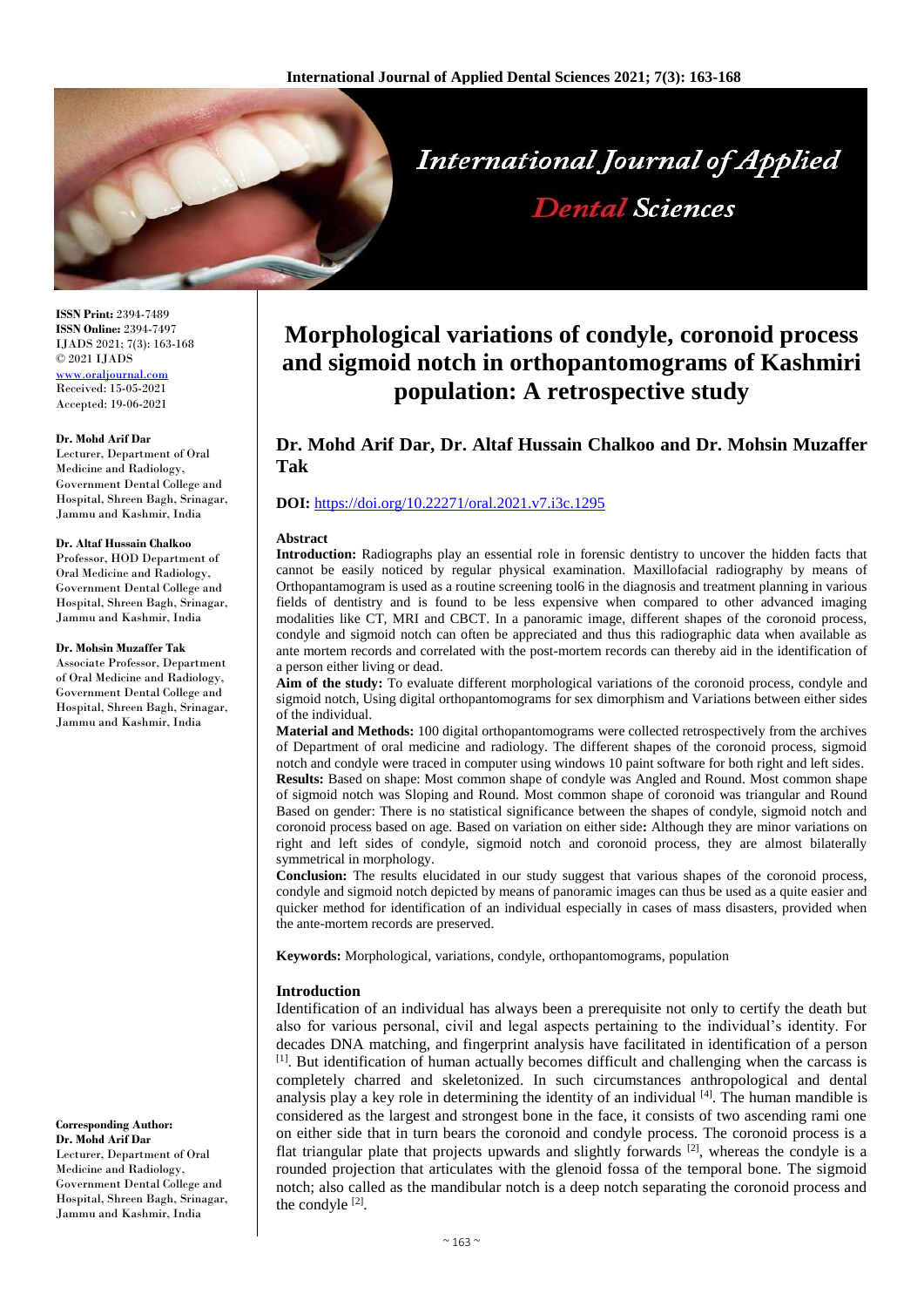International Journal of Applied Dental Sciences [http://www.oraljournal.com](http://www.oraljournal.com/)

Different morphological variations of the coronoid process (triangular, round, (triangular, round, beak/hook and flat) [3] , condyle (angled, round, convex and flat)  $[5]$  and the sigmoid notch (wide, round and sloping) [3] have been documented in literature as indispensable aids in anthropological and forensic studies. These variations occur either due to the genetic background or due to functional changes that occur with the progression of growth. Till date most of these studies have been done using the dry mandibles obtained from the cadavers of the deceased individuals. Radiographs play an vital role in forensic dentistry to uncover the hidden facts that cannot be easily noticed by regular physical examination. Maxillofacial radiography by means of Orthopantamogram is used as a routine screening tool  $[6]$  in the diagnosis and treatment planning in various fields of dentistry and is found to be less expensive when compared to other advanced imaging modalities like CT, MRI and CBCT. In a panoramic image, different shapes of the coronoid process, condyle and sigmoid notch can often be appreciated and thus this radiographic data when available as ante mortem records and correlated with the post-mortem records can thereby aid in the identification of a person either living or dead. The need for this study was to accomplish more accessible means for personal identification by comparison of various morphological patterns of the coronoid process, condyle and sigmoid notch with the help of panoramic radiographs pertaining to our geographic area. In this regard, the present study was undertaken to illustrate various morphological discrepancies of the coronoid process, condyle and sigmoid notch in our ethnic group so as to aid in personal identification.

**Aim of the study:** To evaluate different morphological variations of The coronoid process The condyle The sigmoid notch

## **Using digital orthopantomograms**

- For sex dimorphism
- Variations between either sides of the individual.

# **Material and Methods**

- 100 digital orthopantomograms were collected retrospectively from the archives of Department of oral medicine and radiology. The different shapes of the coronoid process, sigmoid notch and condyle were traced in computer using windows 10 paint software for both right and left sides
- Study sample was divided into 5 groups based on age. 11-20yrs,21-30yrs,31-40yrs,41-50yrs,51-60yrs
- Each group consisted of equal no. of sample from either sex (10M+10F)

# **Results**

Based on shape:

Most common shape of condyle was Angled and Round figure 1.

Most common shape of sigmoid notch was Sloping and Round figure 2.

Most common shape of coronoid was triangular and Round figure 3.



**Fig 1:** Condyle Frequency **Fig 2:** Coronoid process frequency



**Fig 3:** Sigmoid notch Frequency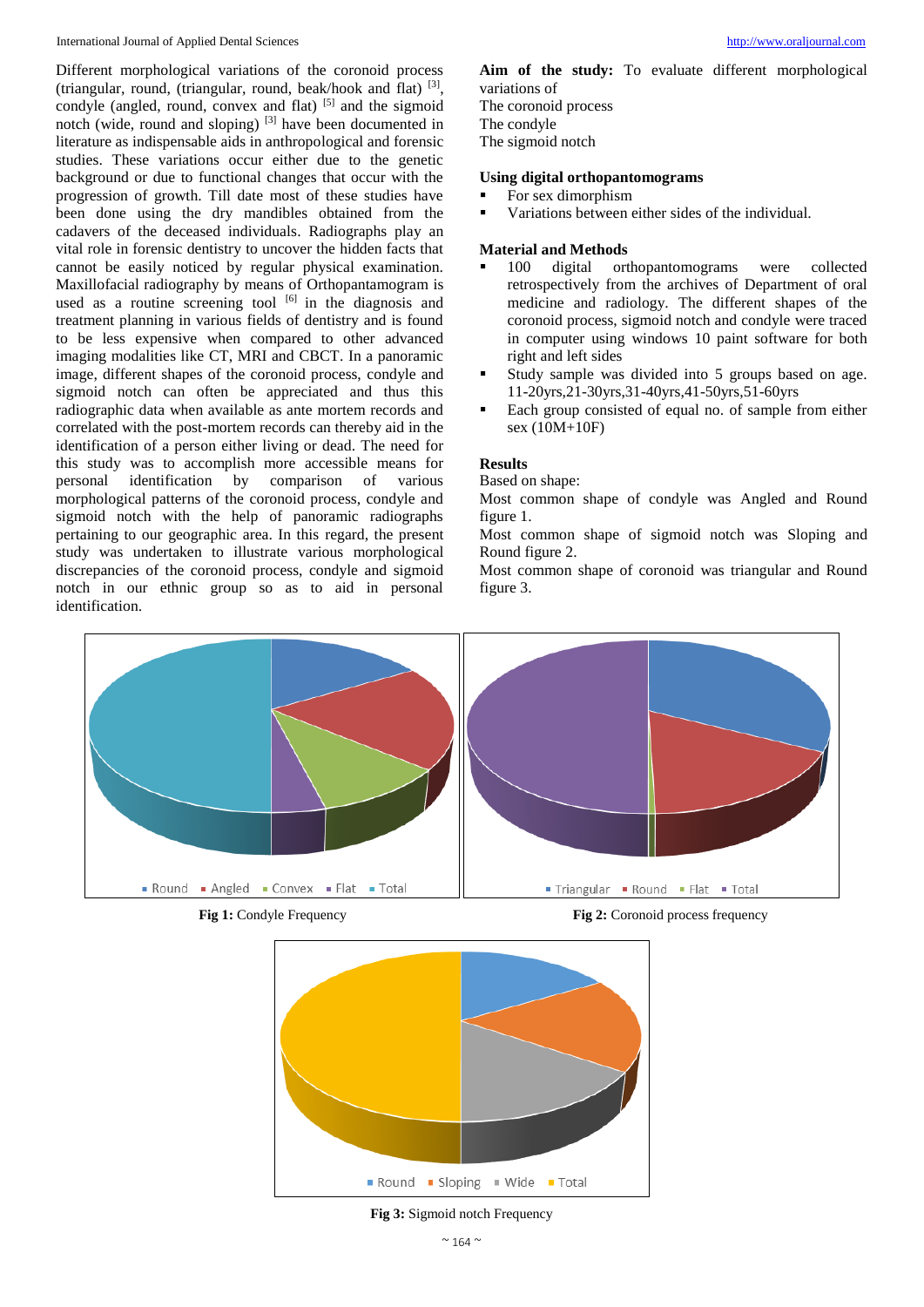**Based on gender:** There is no statistical significance between the shapes of condyle, sigmoid notch and coronoid process based on age.



**Fig 4:** Condyl based on gender



**Fig 5:** Coronoid process based on gender



**Fig 6:** Sigmoid notch based on gender



notch and coronoid process, they are almost bilaterally symmetrical in morphology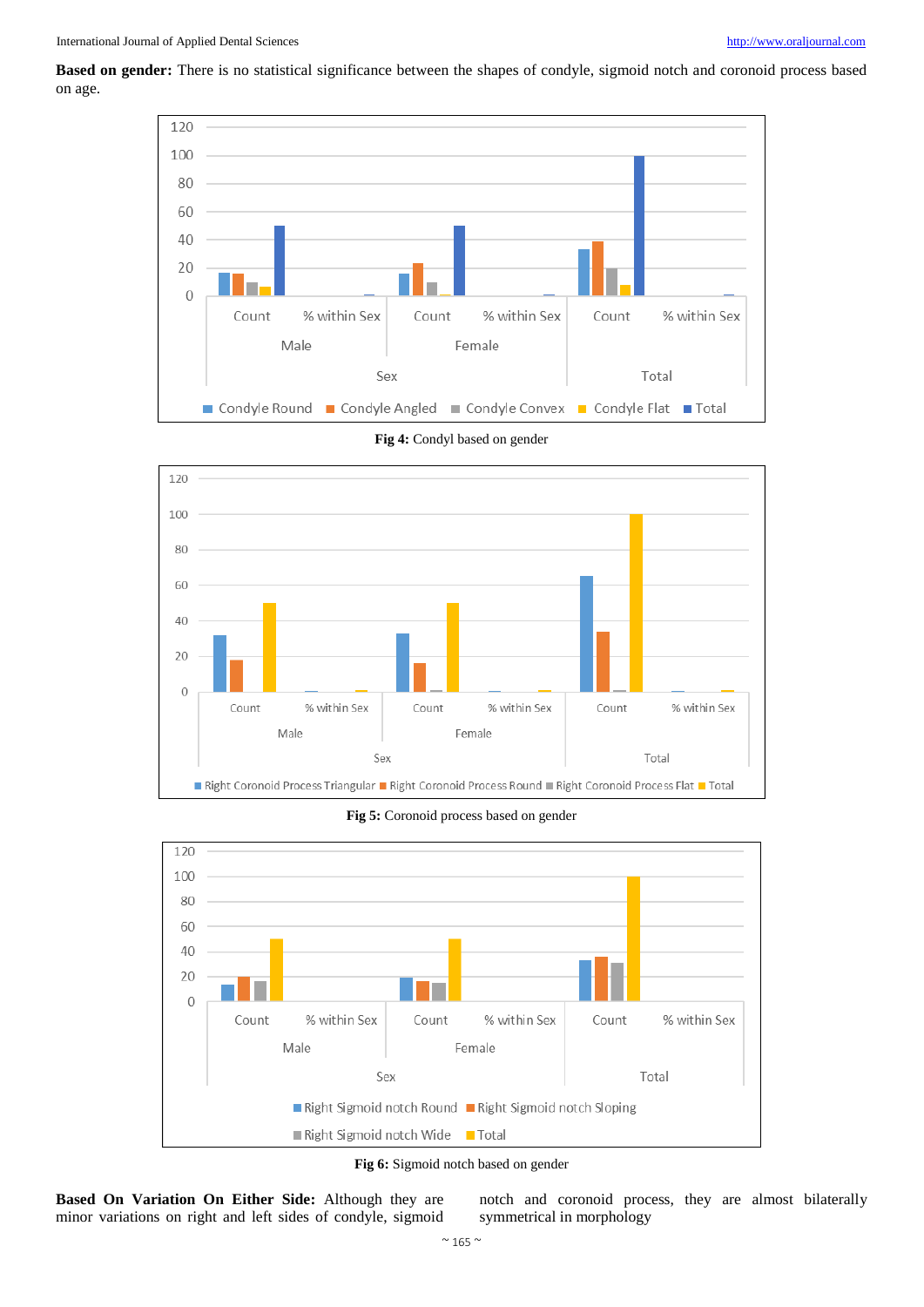

![](_page_3_Picture_5.jpeg)

**Fig 7:** Morphological Shapes: Condyle

![](_page_3_Picture_9.jpeg)

Sloping Round Round Round Round Round Round Round Round Round Round Round Round Round Round Round Round Round Round Round Round Round Round Round Round Round Round Round Round Round Round Round Round Round Round Round Roun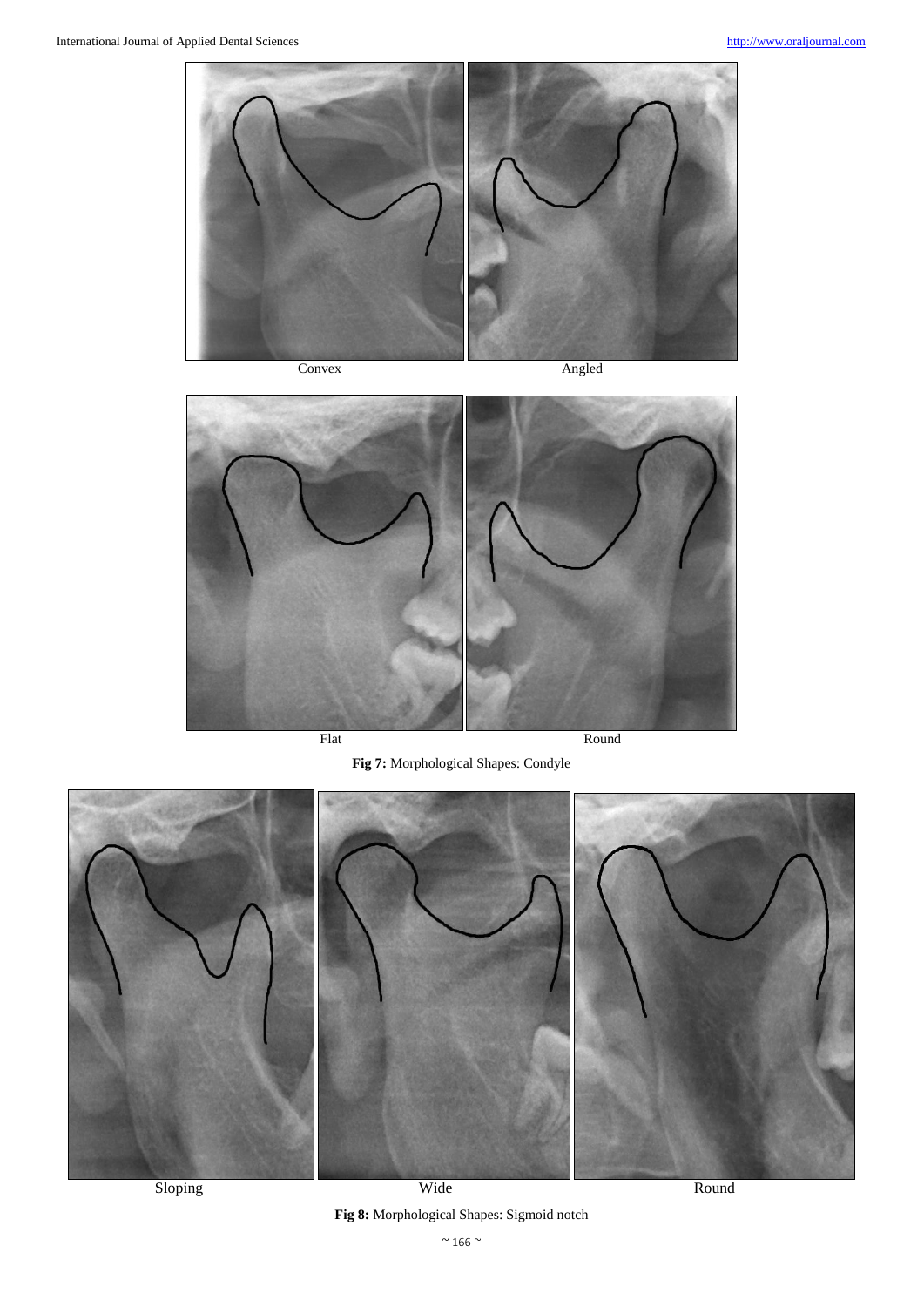![](_page_4_Picture_2.jpeg)

Round Triangular

![](_page_4_Figure_5.jpeg)

**Fig 9:** Morphological Shapes: Coronoid process

#### **Discussion**

For decades various anthropological studies using dry skulls had been conducted for identification of a deceased person. Forensic analysis by means of comparison of ante-mortem and post-mortem radiographs are one of the most unswerving and rapid methods used for personal identification<sup>6</sup>. Panoramic images are the most frequently advised radiographs for diagnosis as well as to monitor the prognosis of various treatment procedures in dentistry. In addition, panoramic radiography has been described to be reliable in representing the condyle and in evaluating the temporomandibular joint abnormalities  $[7, 8]$ . Nevertheless, these radiographs when preserved can serve as ante-mortem records in personal identification process. Morphological variations of anatomic structures occur either corresponding to the developmental discrepancies through hereditary determinants or due to the functional variations that arise during the growth process  $[1, 2]$ . The coronoid process, coronoid meaning 'crow', has been described as one of the bony processes of the ramus of the mandible (Field *et al*., 1947). Triangular coronoid processes have been illustrated by Hamilton (1976), Romanes (1986) Snell (1986), and Basmaijan *et al.* (1989)<sup>[9-12]</sup>. Because the coronoid process is a membranous bone, it also shows less resorption. Autogenous bone grafts can be obtained from ilium, rib and

calvarias; but each site has its own associated morbidity. A local bone graft from Coronoid process of mandible can be used as it can be harvested easily, minimal morbidity, no cutaneous scarring as bone is harvested intraorally. A Coronoid process graft can be used for alveolar defects repair, orbital floor repair, maxillary augmentation, repair of nonunion fracture of mandible. The grafts are widely used in reconstruction of osseous defects in oral and facio-maxillary region. The Coronoid process makes an excellent donor graft site for reconstruction of orbital floor deformities, (Mintz *et al*., 1998) [13] . Various authors have described coronoid process as a bony process with different shapes like triangular, beak and flat. Attempts had been made by various authors to classify coronoid process according to their shapes. We followed the classification given by Narayana<sup>[1]</sup>; the shape of the coronoid process was observed in the OPG. The comparison was done for variation in shape in either side of same subject and among males and females. Our study showed that triangular shape was more common, followed by rounded, and flat shape. This is similar to those reported by Romanes (1986)<sup>[11]</sup> Snell (1986)<sup>[15]</sup> Prajapati (2011)<sup>[16]</sup>. Our study had showed the most common shape of condyle was Angled followed by round. Which goes in accordance with Dathar Sahithi *et al.* which showed that the shape of condyle in males is angled and in females was round. In the current